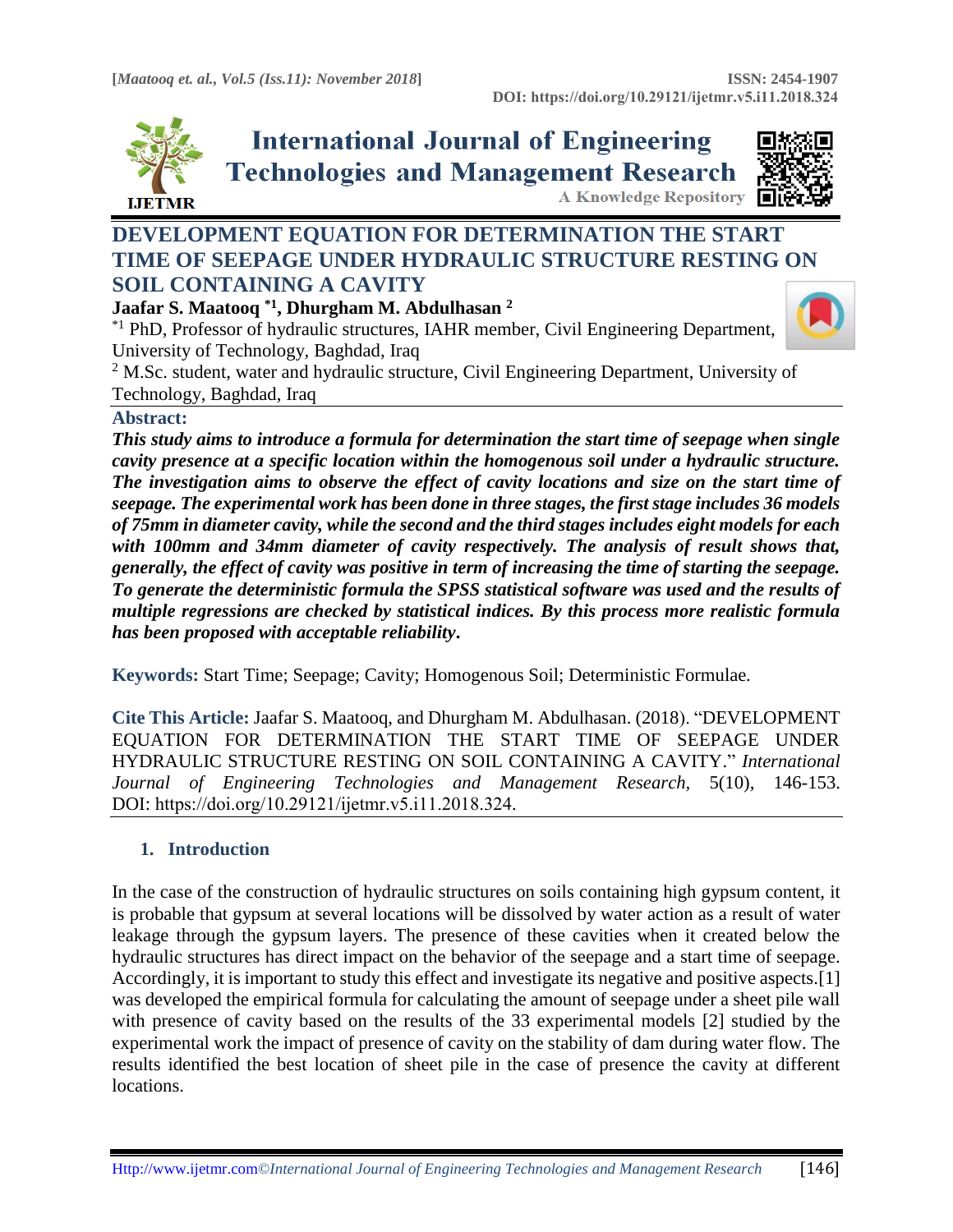## **2. Experimental Work**

Figure (1) illustrate the components and dimensions of the seepage tank that used in the experimental work. The testing tank model was manufactured from acrylic of 10mm thickness. The dam and sheet pile models are also manufactured from the same material. The dimensions of the width, height and length of model of the dam are 200mm, 250mm and 620mm respectively. These dimensions have been selected to be firstly in consistent with the size of the undertaken tank and secondly based on the context that followed by the previous researches for the similar works (e.g., [3], [4] and [5]) Where, at the mentioned works the ratio of the length of structure to the length of the test tank was equal to 53%, 20% and 25% respectively. Two sheet pile wall (cut off) are used at the upstream and the downstream up to depth 200 mm under the base of the dam model. The reason of their adoption is to prevent the boiling, where it occurrence without presence of cutoff is inevitable due to rapid and easy of flow to seep within the adjacent layer of the dam base, which certainly leads to occurrence of the piping phenomenon. Thus the used of cutoff is essential. All experiments were performed under a constant head,  $H = 150$  mm. Fig. (2) Shows a photographic view of the model used in this study.



Figure 1: The components and dimensions of model



Figure 2: Shows a photographic view of the model used in this study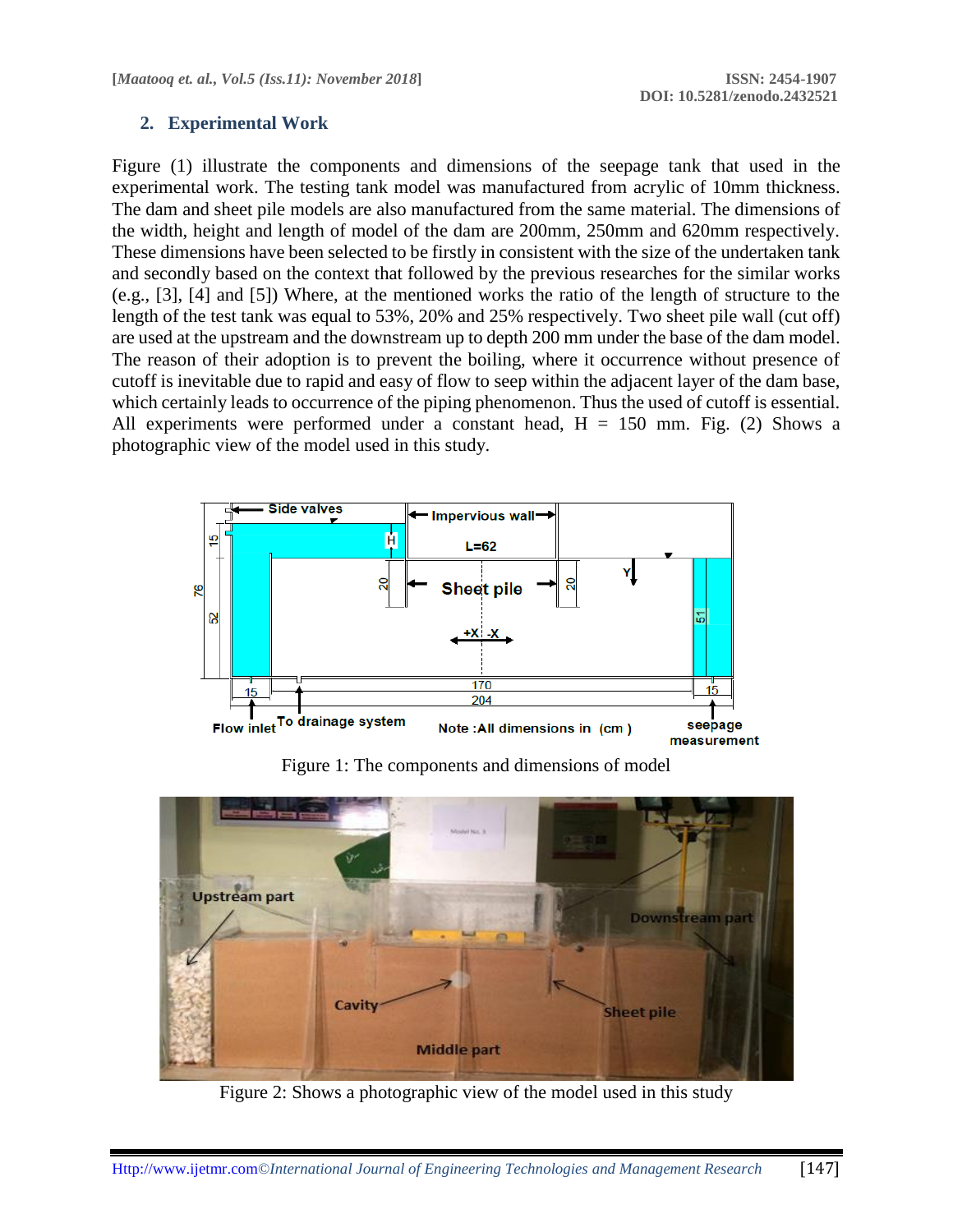# **2.1. Cavities Model and Soil Used**

The cavity feature used in the work is a piece at 200 mm length of PVC, the surface is punctured by 1.5 mm drill at random positions to allow the flow seepage through it and then well covered with a semi permeable lid to prevent the movement of sand particles inside. Three diameter pipes were used as a feature of cavities with a diameter of 34, 75 and 100 mm are placed to extend across the width of the tank model. Granular material passing from the sieve No.14 and retained on the sieve No.200 was used, with  $d_{50}$  equal to 0.4 mm. The constant head permeable test was performed and the result of coefficient of permeability (k) was equal to  $8.07\times10^{-4}$  m/sec.

# **3. Description of Testing Procedure**

Work has been done at three stages, the first stage includes 36 models with using the cavity of 75mm in diameter. The second and third stage involves eight models for each stage with a cavity of diameter 100 mm and 34mm respectively. Figs. (3), (4) and (5) illustrate the location of cavity at first, second and third stage respectively. It worth mention here, the first run was conducted at "without cavity" model, where the results of this test be certified as a data base for comparison purposes.



Figure 3: Locations of cavity in 75 mm diameter at the first stage



Figure 4: Locations of cavity in 100 mm diameter at the second stage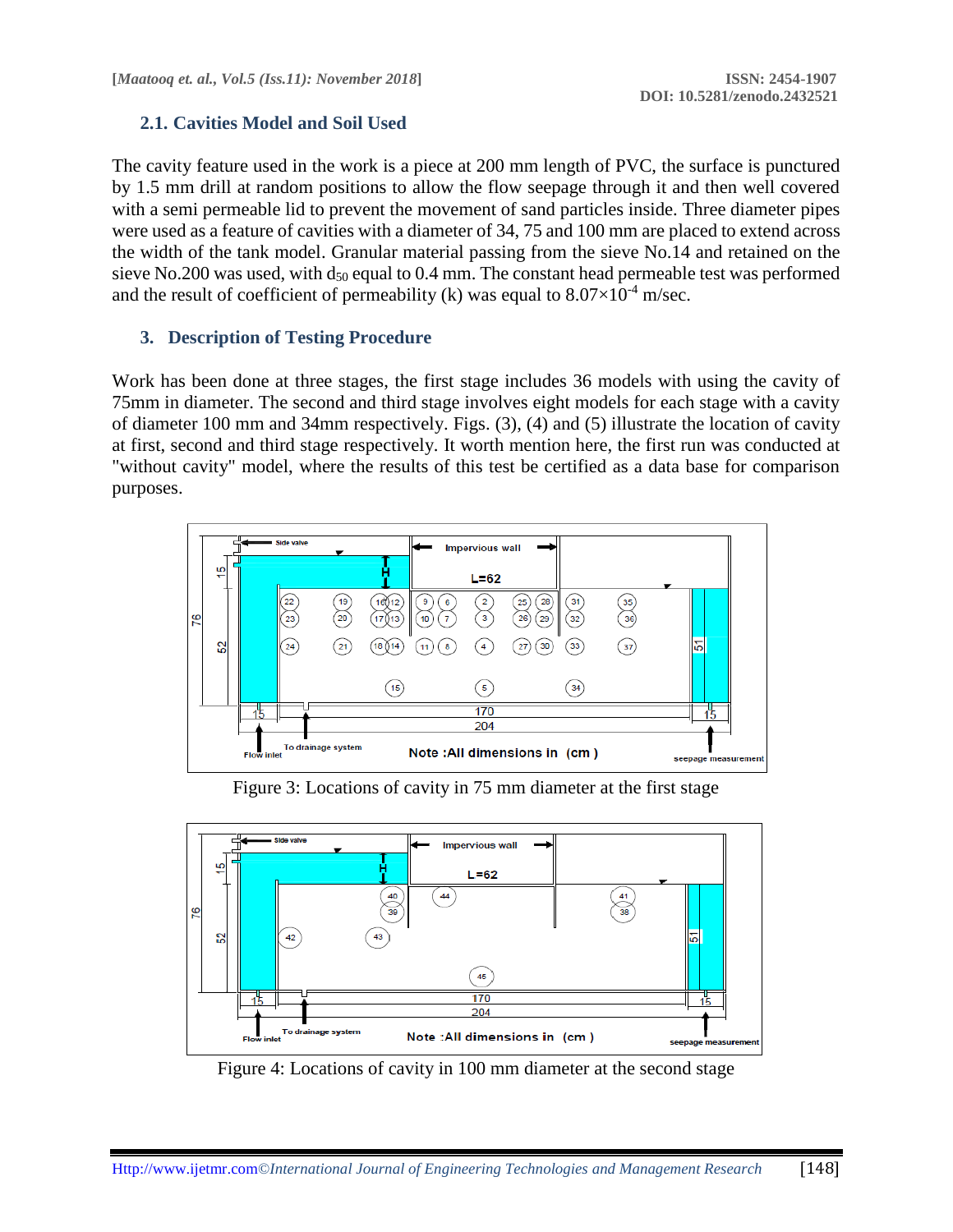

Figure 5: Locations of cavity in 34 mm diameter at the third stage

## **4. Deterministic Equation**

Multiple nonlinear regression models were developed by using (SPSS statistical program V.24) to simulate the experimental results. The results of 37 models were used to create equation. The results of the other 15 models were used for verification. The data for verification is randomly selected from the ranges of the experiments data to cover all domains of the boundary conditions. To create a deterministic equation for determination of the start time of seepage with presence of a cavity, it should be identify the dependent and independent variables in the form of dimensionless parameters. Consequently, the results obtained from the experimental work were recorded in dimensionless form by dividing the discharge on the cavity of diameter (D) and soil permeability (k) a selection was made for the dependent and independent variables used to create this deterministic equation by the following functional relationship;

$$
\frac{t}{t_c} = f(\frac{q}{kD})
$$
 (1)

Different deterministic models have been tested by statistical analysis and the process is rested to the following model;

$$
Y = C \times X^{\wedge} C_1 \tag{2}
$$

The result of multiple regression shows that;

 $C = 0.3062$  and  $C_1 = -0.5082$ 

Therefore, the start time of seepage can be given by the following equation;

| $(3-a)$ |
|---------|
|         |

It leads to;

$$
\frac{t}{t_s} = 0.3062 \left(\frac{q}{k} \right)^{-0.5082} \tag{3-b}
$$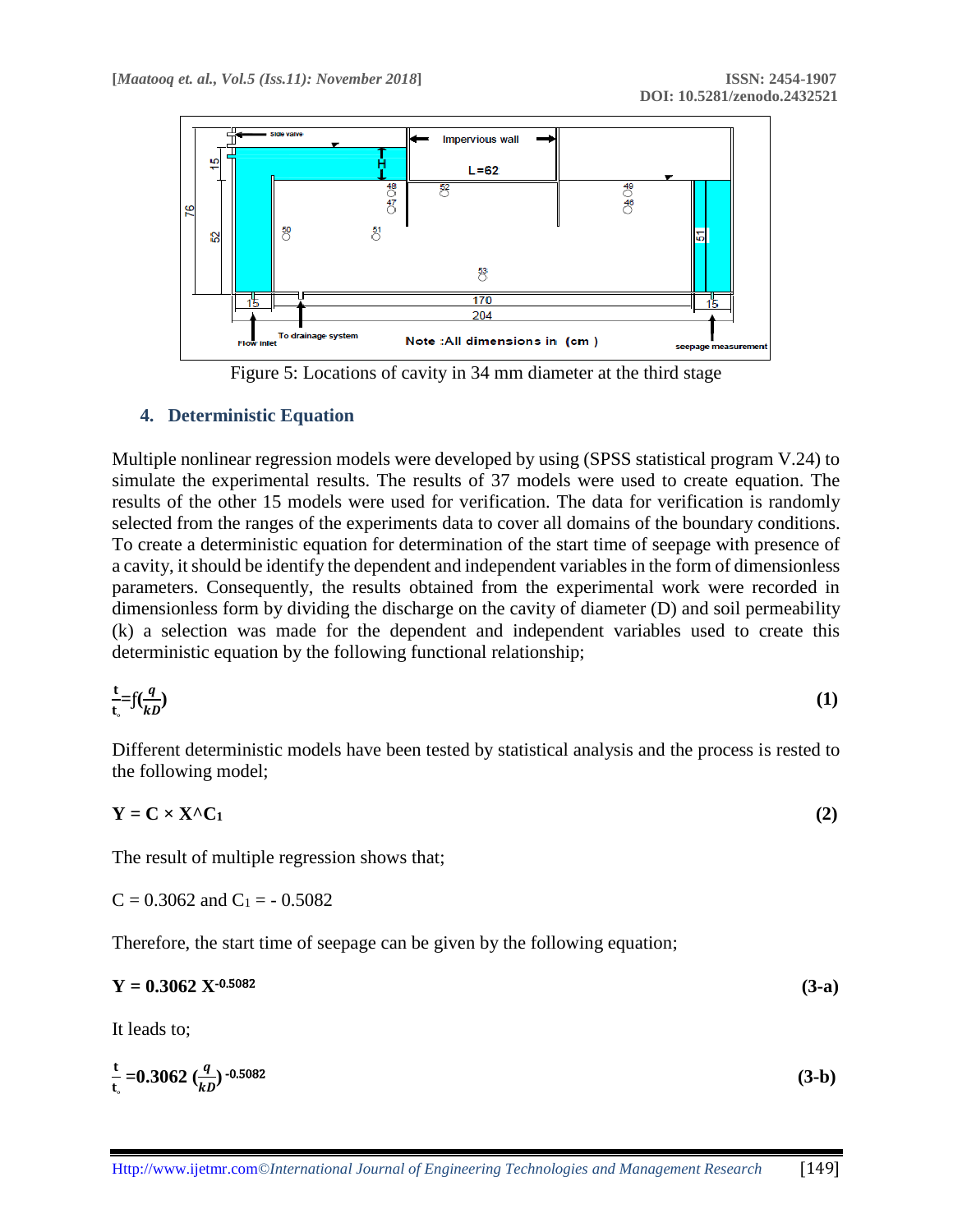Five statistical indices used to check the reliability of the proposed formulae these indices are; the coefficient of determination  $\mathbb{R}^2$ , mean bias error (MBE), root mean square error (RMSE), Nash Sutcliffe Efficiency Coefficient (NSEC) and the percent bias (PBIAS). The statistical indicators of model (3-b) are;  $R^2$ =0.89, RMSE=0.2402, MBE=0.003256, PBIS=0.24644 and NSEC=0.9697. The PIAS indicator indicates a tendency of model is nearly perfect. The other indicators is reliable where the value of these indicators within the range of acceptable performance [6]**.** Figure (6), shows the predicted start time of seepage by using Eq.4-b and comparing the results with the measured data points. In Fig. (7), the verification of the deterministic model is illustrated with the remaining fifteen points of the measured data. The statistical indicators of the verification process are;  $R^2$ =0.95, RMSE=.01703, MBE=0.00023, PBIAS=0.01804 and NSEC=0. 9816. Depending on the above indicators the deterministic model of Eq.3-b can be adopted with acceptable reliability.

#### **5. Results and Discussions**

For the base model (without cavity), the start time of seepage was after 91 minutes. This time is recorded from the beginning of flow through porous media at the upstream up to starting the water to downfalls in the graduated cylinder at the downstream side. The same procedure was performed to measure the start time of seepage for the rest of the experiments to identify the effect of the location of the cavity on the start time of seepage compared with the values of the base test. The percentages of the variation for the first stage are listed in Table (1) as resulted by applicable the following form;

$$
\% \Delta t = \left[\frac{t - t_0}{t_0}\right] \times 100
$$
 (4)

Where, **%∆t** is the percentage of reducing or increasing the start time of seepage with presence of the cavity less than or greater than the start time of seepage "without cavity test". The "**+**" sign refers to increase and vice versa. The "t" is the start time of seepage which recorded with the presence of a cavity, and the "t<sub>0</sub>" considered the base quantity of the start time of seepage. As listed in Table (1) the results show that the effect of cavity at first stage was generally positive on the start time of seepage as compared with the time of the base model. Accordingly, the presence of cavity at any location under the apron of structure leads to delay the starting time of seepage. The only case that has diverged from this base is when the cavity was at  $X/L = -0.95$  and  $Y/L = 0.2$ , where the start time of seepage decreased about 5.5% in comparison with the base test. The great influence was when the cavity located at  $X/L=0.4$  and 0.6 with all depths undertaken, where at which the higher start times were recorded. These times ranged between 104.4% and 217.6% the time registered at base model. The best location within this context is at  $X/L=0.6$  and  $Y/L=0.2$ , where at which the higher delay in the start time of seepage was achieved. Depending on the start time of seepage the lowest time recorded in the first stage was 86 minutes when a cavity was located at the location  $X/L = -0.95$ ,  $Y/L = 0.2$ , at this location a slight effect on the start time of seepage from changing of cavity size was observed, where the time recorded was 91 and 82 minute when the large "D=100mm" and the small "D=34mm" cavity presence respectively. However, this trend is not constant at all locations of cavity. where at the best location in the first stage according to seepage start time at  $X/L=0.6$ ,  $Y/L=0.2$ , changing the diameter of the cavity from 75 mm to 34 mm or 100 mm led to sharp decrease in the start time of seepage. This decrease was greater in the case of presence a small cavity at the same location, where with small cavity the start time of seepage decreased about 71% in comparison with intermediate size of cavity while with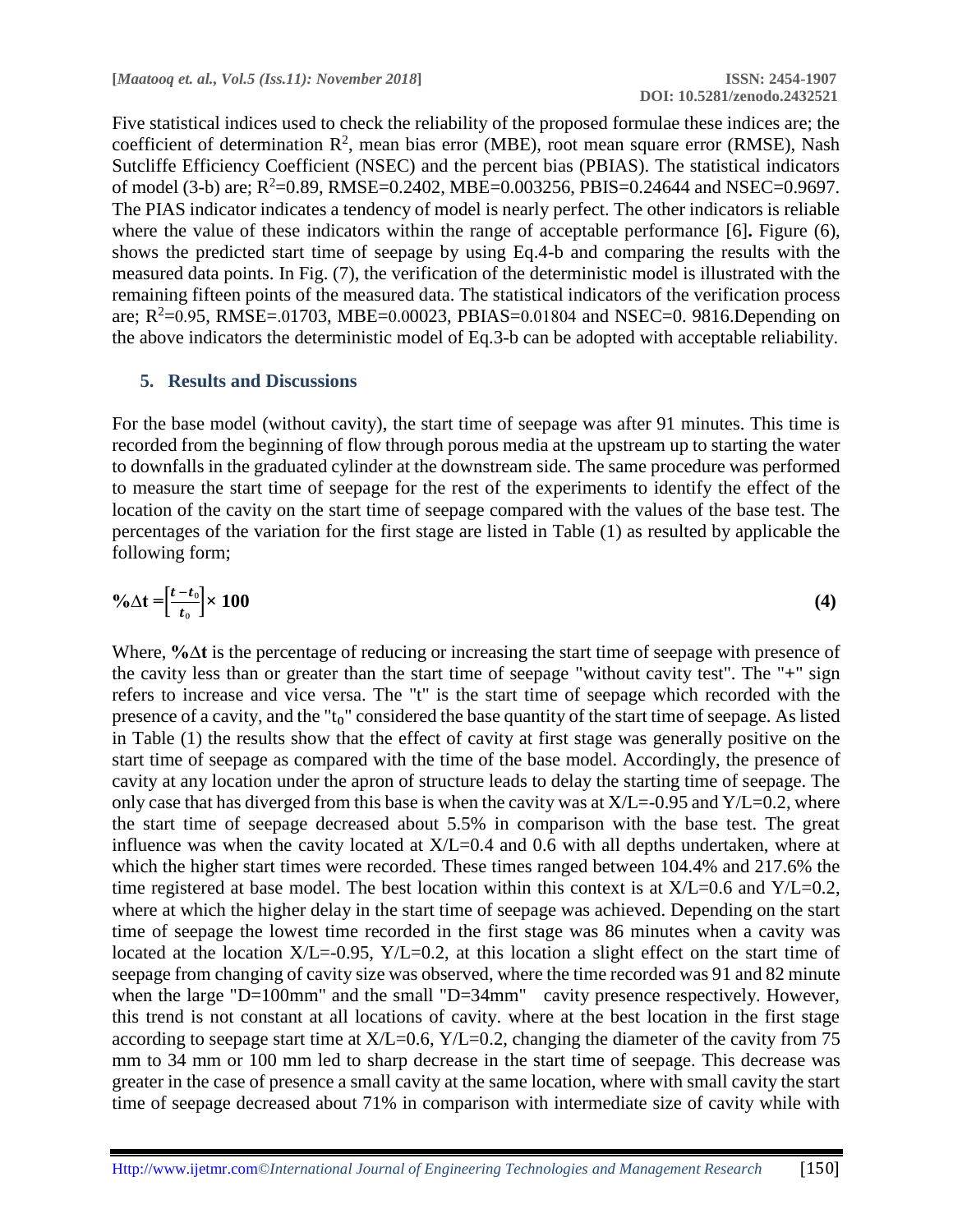large cavity the start time of seepage decreased about 65%. Therefore, it can be concluded that, the size of cavity has a direct effect on the start time of seepage, but, this effect depends basically on the location of the cavity. On the other hand a direct correlation between the start time of seepage and the seepage quantity has been registered, where the delay of the former leads to decrease the amount of the later.

| X/L     | $Y/L=0.08$ | $Y/L=0.2$ | $Y/L=0.4$ | $Y/L=0.7$ |
|---------|------------|-----------|-----------|-----------|
| 0       | $+16.4$    | $+37.3$   | $+64.8$   | $+6.6$    |
| 0.25    | $+34$      | $+24.2$   | $+93.4$   |           |
| 0.4     | $+137$     | $+121$    | $+104.4$  |           |
| 0.6     | $+135.1$   | $+217.6$  | $+127.5$  | $+116.5$  |
| 0.7     | $+77$      | $+56$     | $+51.6$   |           |
| 0.95    | $+20.8$    | $+30.8$   | $+35.2$   |           |
| 1.3     | $+26.4$    | $+24.2$   | $+4.4$    |           |
| $-0.25$ | $+24.2$    | $+27.5$   | $+20.9$   |           |
| $-0.4$  | $+2.2$     | $+22$     | $+45.5$   |           |
| $-0.6$  | 0          | $+33$     | $+14.3$   | $+13.2$   |
| $-0.95$ | $+5.5$     | $-5.5$    | $+3.3$    |           |

Table 1: Start time of seepage (D=75mm)

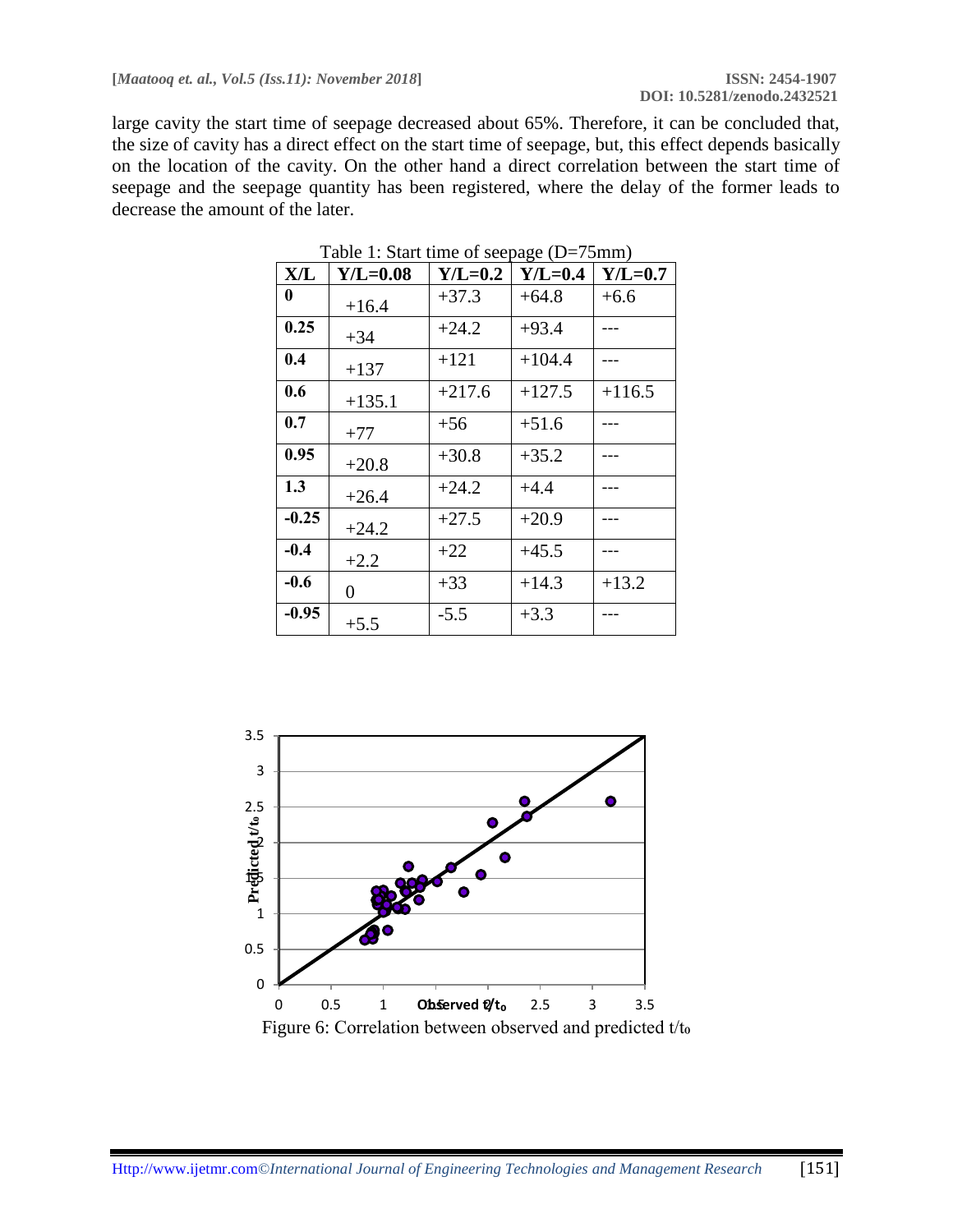

Figure 7: Verification of Eq.4-b

## **6. Conclusions**

the effect of cavity at first stage was generally positive on the start time of seepage as compared with the time of the base model where the time of seepage start delayed when a single cavity presence at different locations under hydraulic structure except one location at X/L=-0.95, Y/L= 0.2 where at this location the seepage flow start early by 5.5% in comparison with the base test. However, the largest delayed in the start time of seepage was recorded when cavity located at  $X/L=0.6$ ,  $Y/L= 0.2$  where at this location the seepage flow start delayed by 217.6% in comparison with the base test. Finally, Equation 3-b can be used to predict the start time of seepage.

#### **Acknowledgements**

Appreciation and gratitude to the staff of hydraulic laboratory of the University of Technology for help and support.

#### **References**

- [1] Jaafar S. Maatooq, Laith J. Aziz, Taghreed A. Almahdee Musa. Development of Empirical Formula for Influence of Cavities on Seepage under Sheet Pile Wall for Hydraulic Structures. Kufa journal of Engineering Vol.5, No.2, 2014, 93-106.
- [2] Abdallah M. H. The Influence of Cavities on the Stability of Dam During Water Flow. M.Sc. Thesis, University of Kufa, Iraq 2017.
- [3] Shayan H.K. and Tokaldany E.A. Effects of blanket, drains, and cutoff wall on reducing uplift pressure, seepage, and exit gradient under hydraulic structure", International Journal of Civil Engineering Vol. 13, No.4A, 2014, 486-500.
- [4] Nassralla T.H. and Rabea A.R.M.A. Seepage Characteristics under Hydraulic Structure Foundation (Supported by Sheet pile) In Multi-Layers Soil. The Egyptian International Journal of Engineering Sciences and Technology Vol. 18, No. 4, 2015, 229–238.